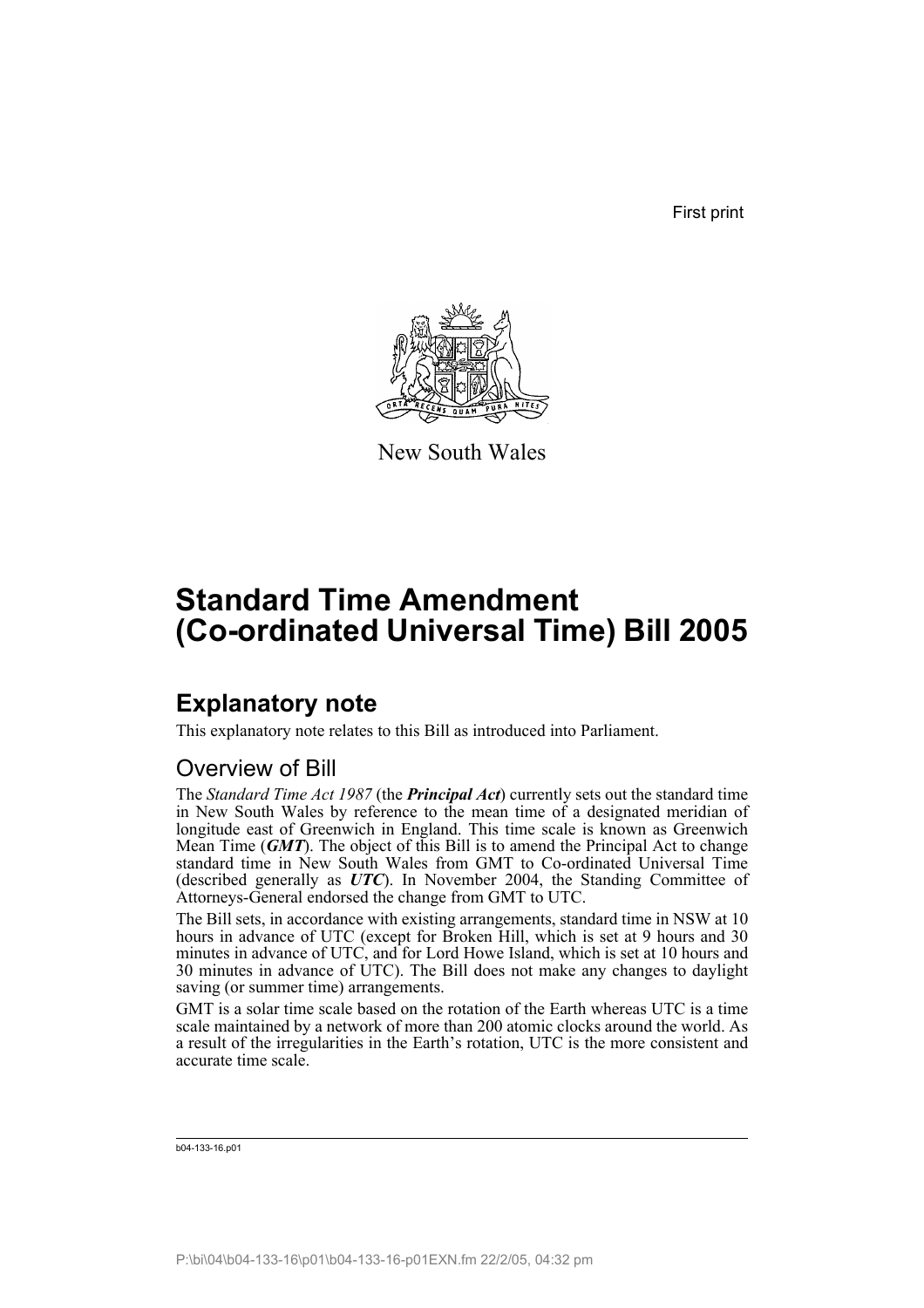Explanatory note

The use of UTC was endorsed in 1975 by the 15th General Conference on Weights and Measures (*CGPM*). The Metre Convention (a diplomatic treaty), signed by Australia in 1947, gives authority to CGPM to act in matters of world metrology. The *National Measurement Act 1960* of the Commonwealth was amended on 30 June 1997 to provide (in section 8AA) that UTC is the time scale that is to be maintained (currently by the Chief Metrologist).

### Outline of provisions

**Clause 1** sets out the name (also called the short title) of the proposed Act.

**Clause 2** provides for the commencement of the proposed Act on 1 September 2005.

**Clause 3** is a formal provision that gives effect to the amendments to the Principal Act set out in Schedule 1.

#### **Schedule 1 Amendments**

**Schedule 1 [2], [3] and [4]** substitute sections 3, 4 and 5, respectively, of the Principal Act, having the effect described above in the overview.

**Schedule 1 [1]** inserts a definition of *Co-ordinated Universal Time* (UTC) into the Principal Act.

**Schedule 1 [5]** contains a transitional provision.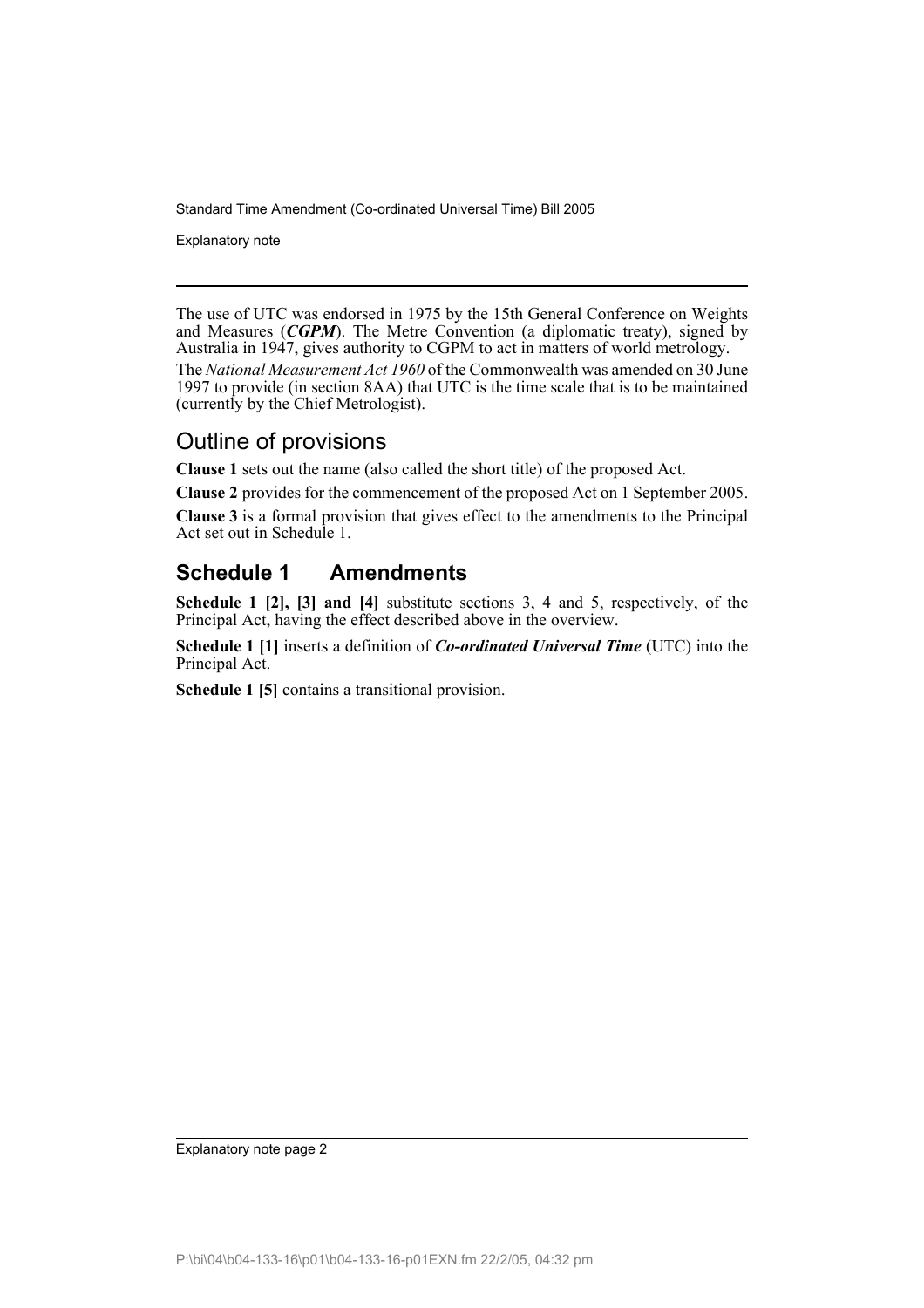First print



New South Wales

# **Standard Time Amendment (Co-ordinated Universal Time) Bill 2005**

### **Contents**

|                                              | Page |
|----------------------------------------------|------|
| Name of Act                                  |      |
| 2 Commencement                               |      |
| 3 Amendment of Standard Time Act 1987 No 149 |      |
| Schedule 1 Amendments                        |      |

b04-133-16.p01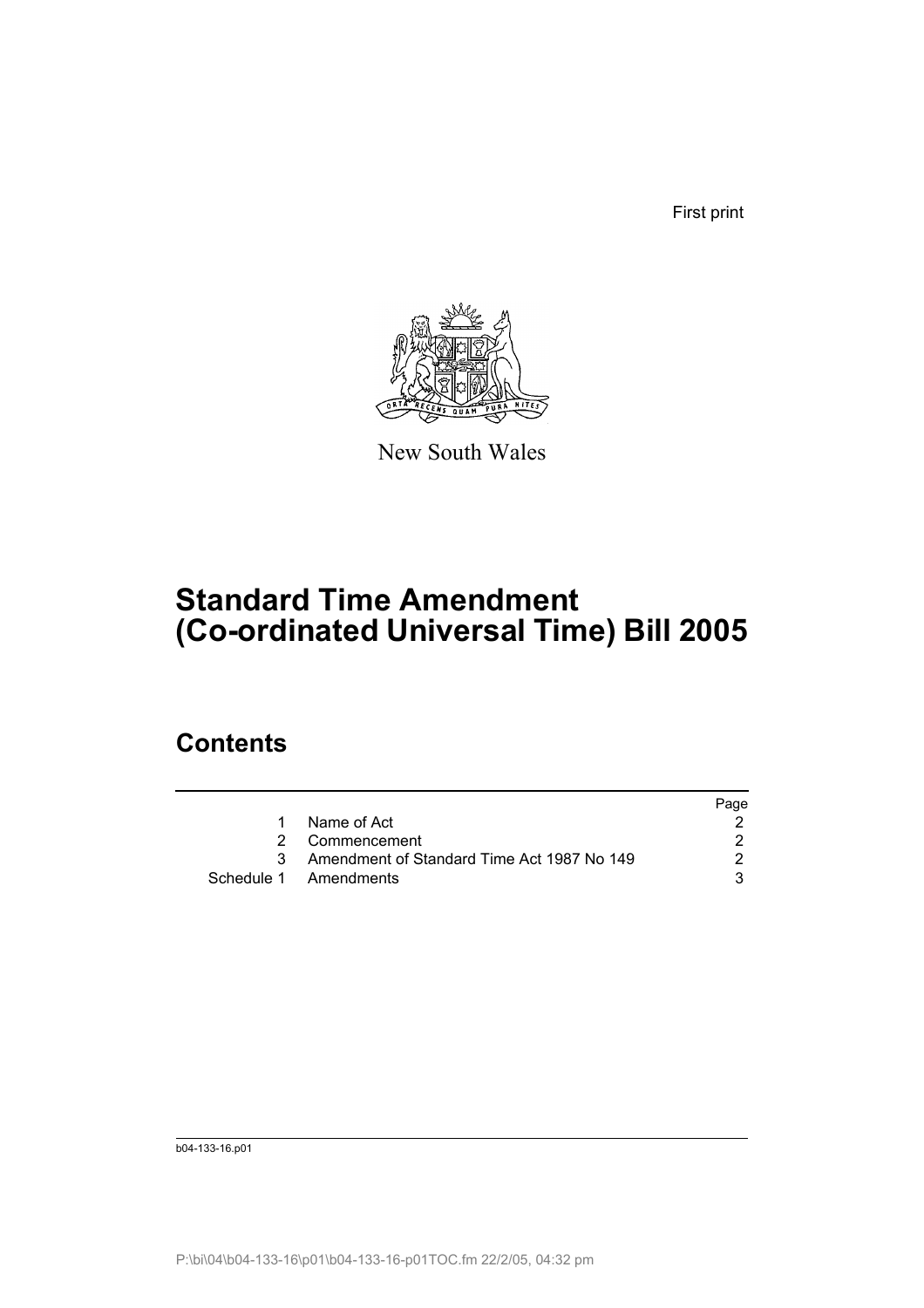**Contents** 

Page

Contents page 2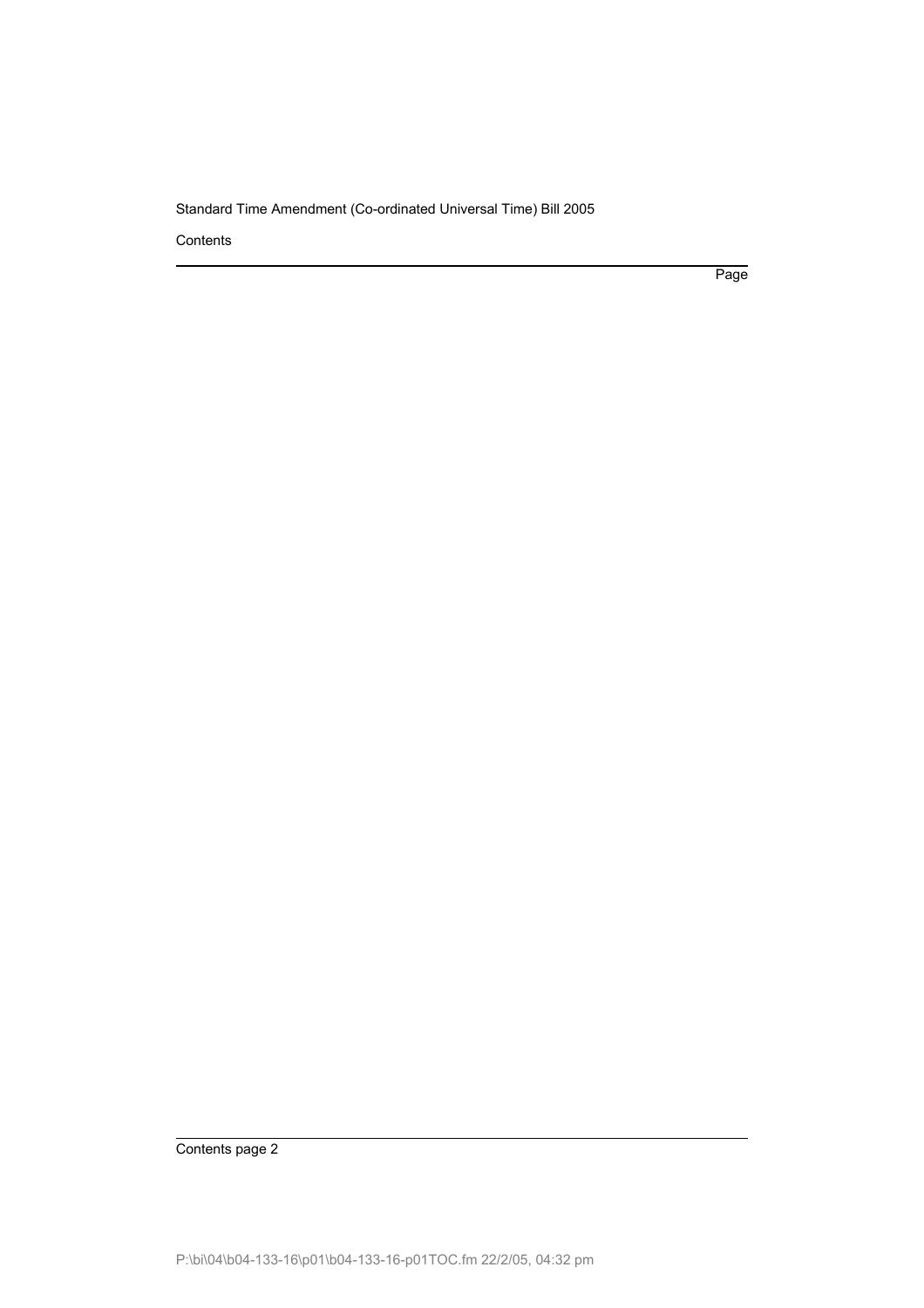

New South Wales

## **Standard Time Amendment (Co-ordinated Universal Time) Bill 2005**

No , 2005

#### **A Bill for**

An Act to amend the *Standard Time Act 1987* to change standard time from Greenwich Mean Time to Co-ordinated Universal Time.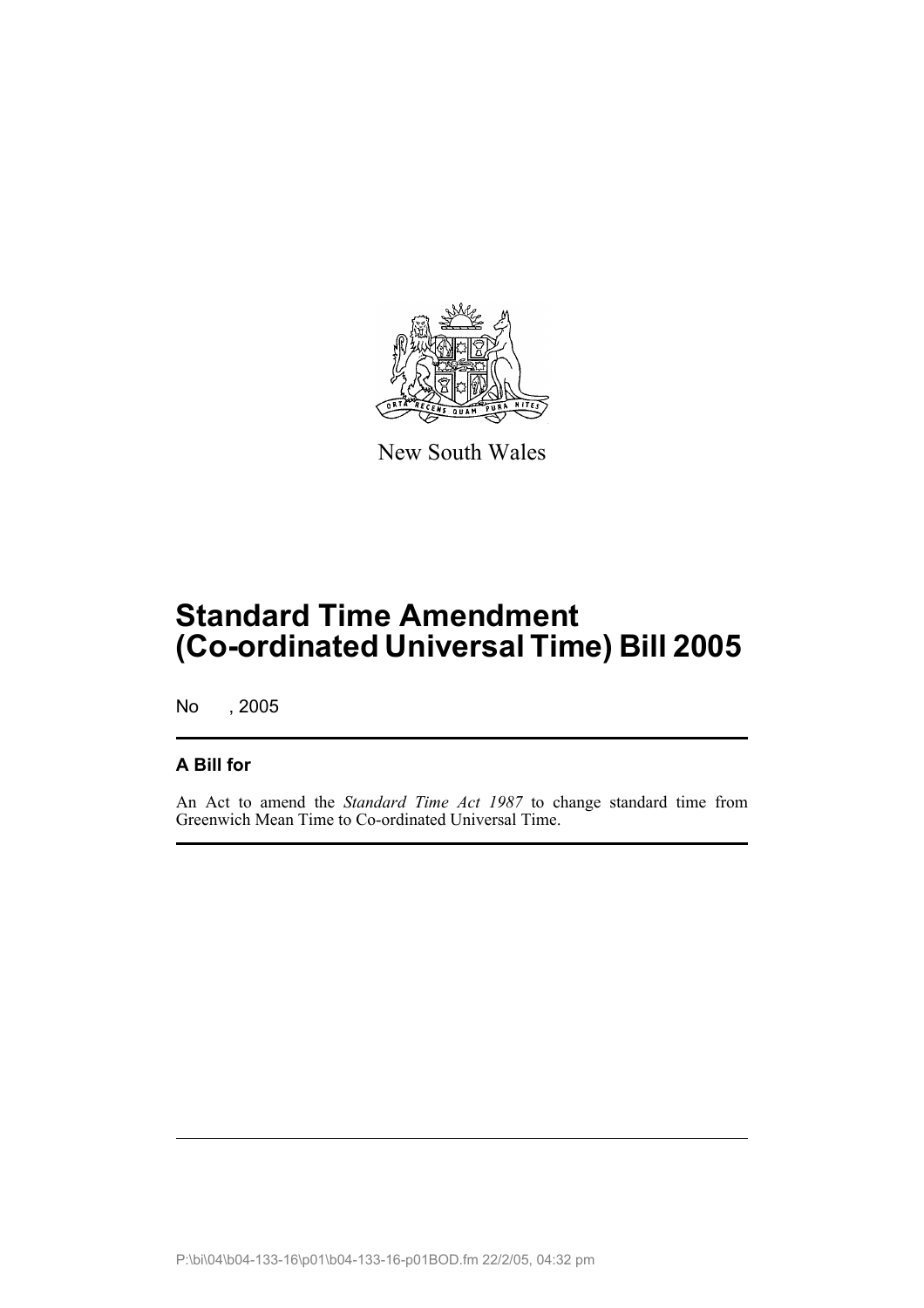<span id="page-5-2"></span><span id="page-5-1"></span><span id="page-5-0"></span>

|              | The Legislature of New South Wales enacts:                                         |                     |
|--------------|------------------------------------------------------------------------------------|---------------------|
| 1            | Name of Act                                                                        | $\overline{2}$      |
|              | This Act is the Standard Time Amendment (Co-ordinated Universal<br>Time) Act 2005. | 3<br>$\overline{4}$ |
| $\mathbf{2}$ | <b>Commencement</b>                                                                | 5                   |
|              | This Act commences on 1 September 2005.                                            | 6                   |
| 3            | Amendment of Standard Time Act 1987 No 149                                         | 7                   |
|              | The <i>Standard Time Act 1987</i> is amended as set out in Schedule 1.             | 8                   |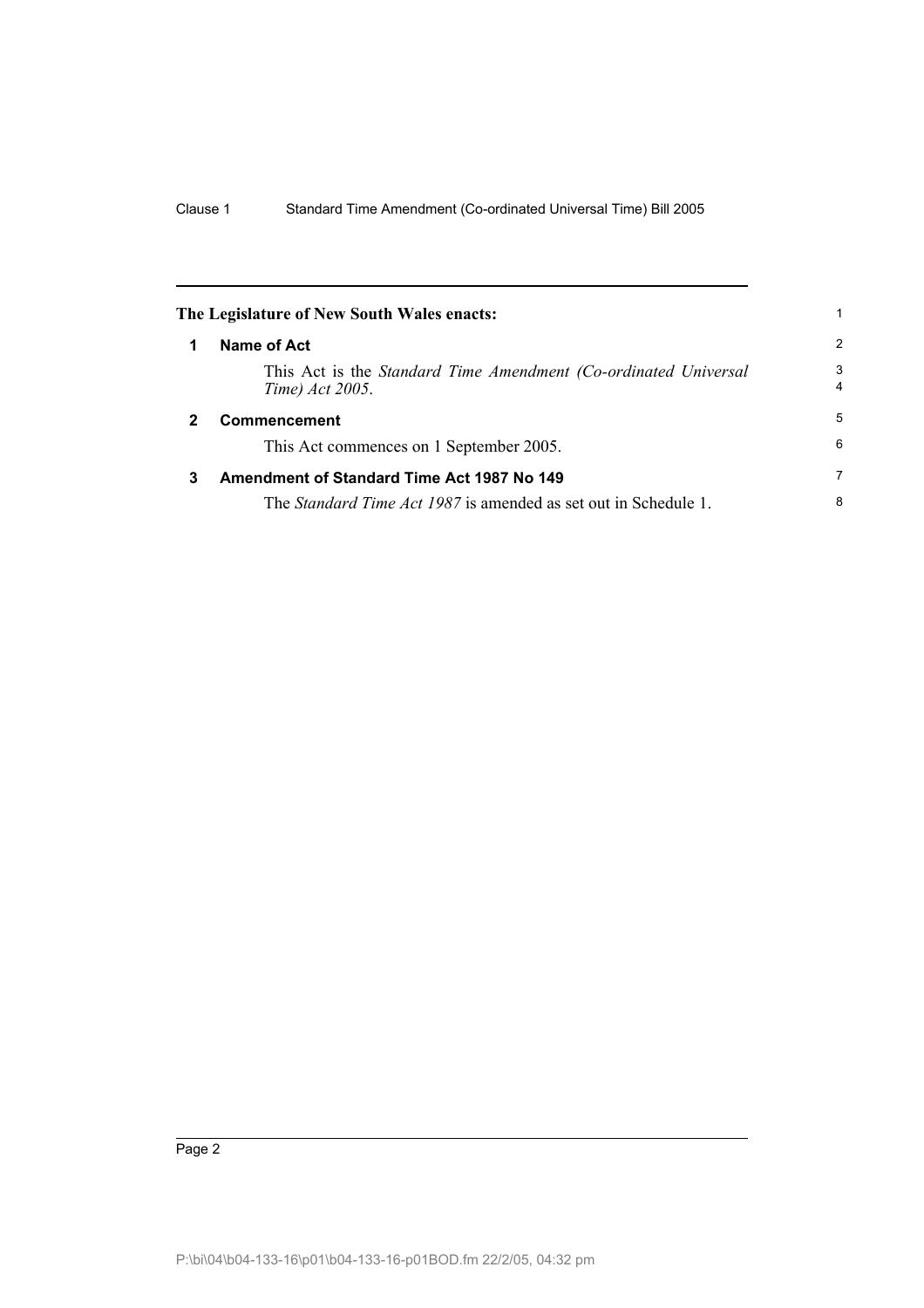Amendments Schedule 1

(Section 3)

1

2

### <span id="page-6-0"></span>**Schedule 1 Amendments**

| [1]   |                                   |                  | <b>Section 2 Definitions</b>                                                                                                                                                   | 3                   |
|-------|-----------------------------------|------------------|--------------------------------------------------------------------------------------------------------------------------------------------------------------------------------|---------------------|
|       |                                   |                  | Insert in alphabetical order:                                                                                                                                                  | 4                   |
|       |                                   |                  | <b>Co-ordinated Universal Time</b> means Co-ordinated Universal                                                                                                                | 5                   |
|       |                                   |                  | Time (UTC) as determined by the International Bureau of                                                                                                                        | $\,6\,$             |
|       |                                   |                  | Weights and Measures and maintained under section 8AA of the<br>National Measurement Act 1960 of the Commonwealth.                                                             | $\overline{7}$<br>8 |
| $[2]$ |                                   | <b>Section 3</b> |                                                                                                                                                                                | 9                   |
|       | Omit the section. Insert instead: |                  |                                                                                                                                                                                | 10                  |
|       | 3                                 |                  | Standard time in New South Wales (except certain areas)                                                                                                                        | 11                  |
|       |                                   | (1)              | Standard time in New South Wales is 10 hours in advance of<br>Co-ordinated Universal Time.                                                                                     | 12<br>13            |
|       |                                   | (2)              | This section does not apply to Broken Hill or Lord Howe Island.                                                                                                                | 14                  |
| $[3]$ |                                   | <b>Section 4</b> |                                                                                                                                                                                | 15                  |
|       |                                   |                  | Omit the section. Insert instead:                                                                                                                                              | 16                  |
|       | 4                                 |                  | <b>Standard time in Broken Hill</b>                                                                                                                                            | 17                  |
|       |                                   | (1)              | Standard time in Broken Hill is:                                                                                                                                               | 18                  |
|       |                                   |                  | if an order under this section is not in force—9 hours and<br>(a)<br>30 minutes in advance of Co-ordinated Universal Time, or                                                  | 19<br>20            |
|       |                                   |                  | if such an order is in force—the time in advance of<br>(b)<br>Co-ordinated Universal Time specified in the order as the<br>standard time for Broken Hill.                      | 21<br>22<br>23      |
|       |                                   | (2)              | The Governor may, by order published in the Gazette, specify as<br>standard time for Broken Hill the time in advance of<br>Co-ordinated Universal Time specified in the order. | 24<br>25<br>26      |
| [4]   |                                   | <b>Section 5</b> |                                                                                                                                                                                | 27                  |
|       |                                   |                  | Omit the section. Insert instead:                                                                                                                                              | 28                  |
|       | 5                                 |                  | <b>Standard time in Lord Howe Island</b>                                                                                                                                       | 29                  |
|       |                                   | (1)              | Standard time in Lord Howe Island is:                                                                                                                                          | 30                  |
|       |                                   |                  | if an order under this section is not in force—10 hours and<br>(a)<br>30 minutes in advance of Co-ordinated Universal Time, or                                                 | 31<br>32            |

Page 3